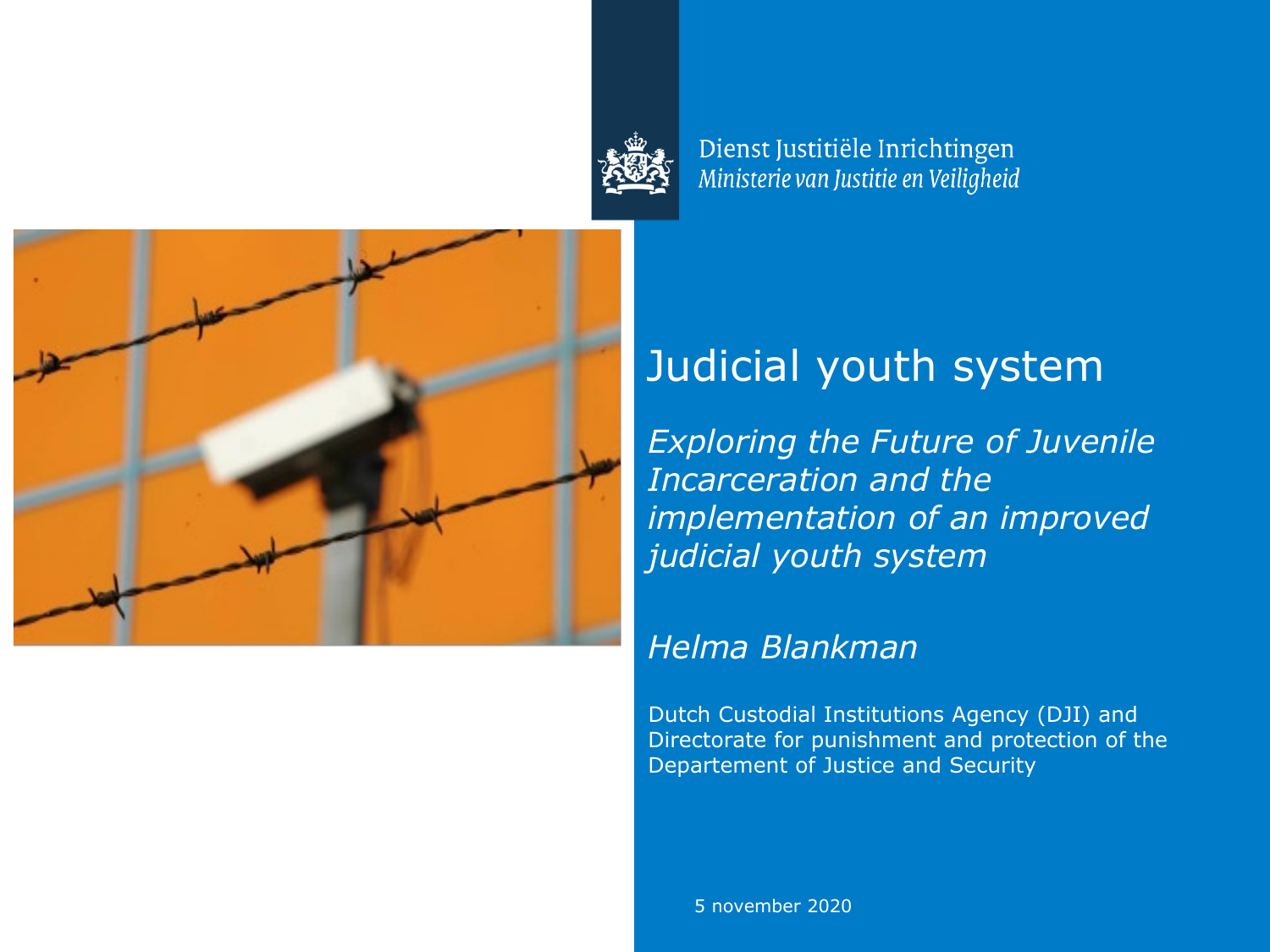## 1. Motivations



### **Desire to change in 2015:**

- Improve continuity in care and supervision by means of 'local' placement (decentralisation);
- Move from 'one size fits all' to personalized care and security requirements;
- An approach to placement and screening juveniles which is customizable and goal oriented;
- Employ healthy elements from juvenile's network (noncriminogenic factors);
- To improve the collaboration between chain partners, including the municipality (city or township).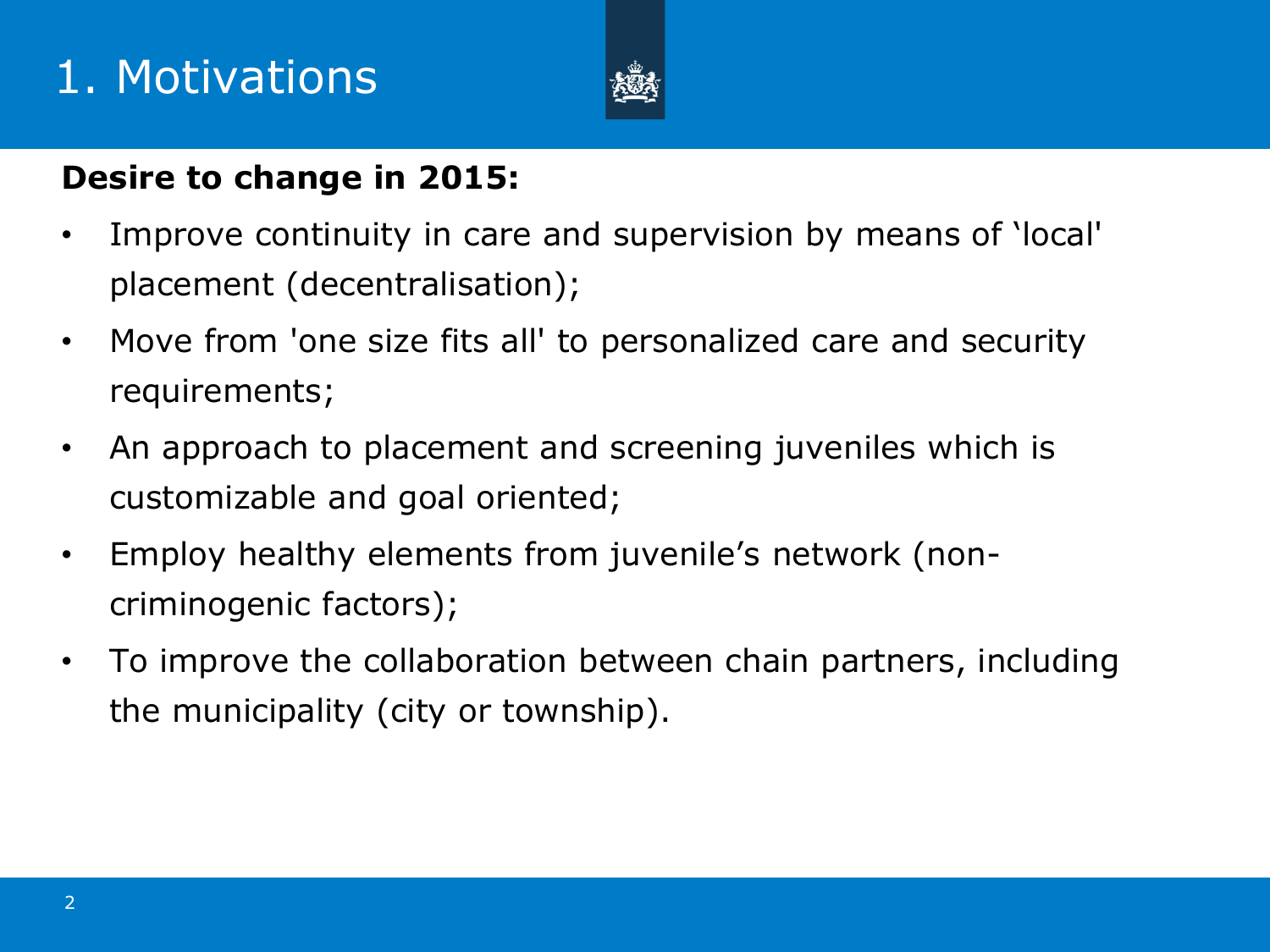# 2. Juvenile data 2019



### **Pre-trial detention**

- Age: average 17 years old
- Length of stay: approx.  $50\% < 1$  month
- 54% first time in JJI
- Approx. 70% live at home before incarceration
- Approx. 70% have care contacts
- Many psychosocial issues as addiction, debts and early school leaving

### **Age pre-trial in juvenile centre 2019**





**Length of stay PIJ (measure, custodial treatment)** 2015-2019: from 1383 days to 1174 days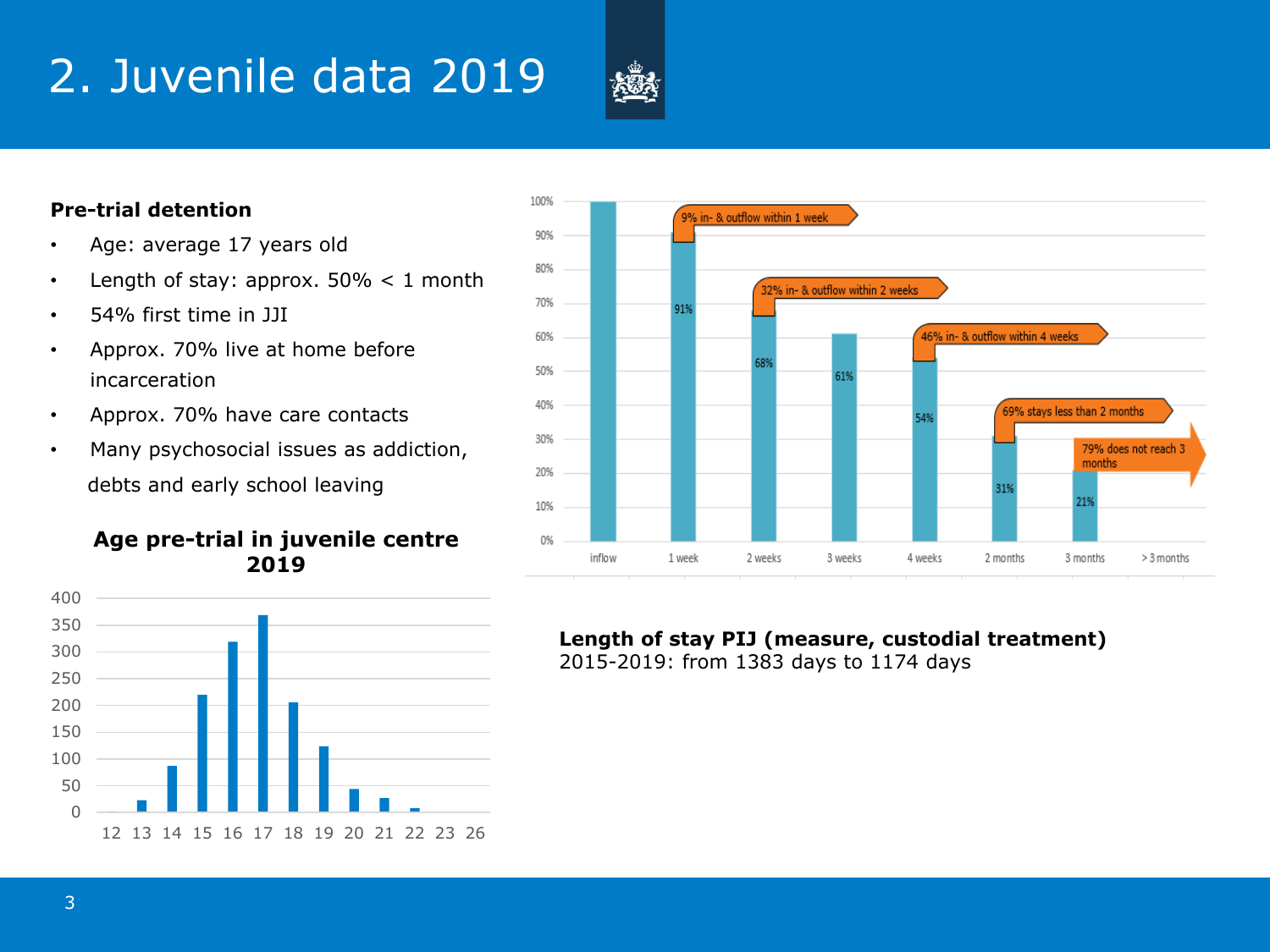### 3. Total overview Exploring the Future of Juvenile Incarceration

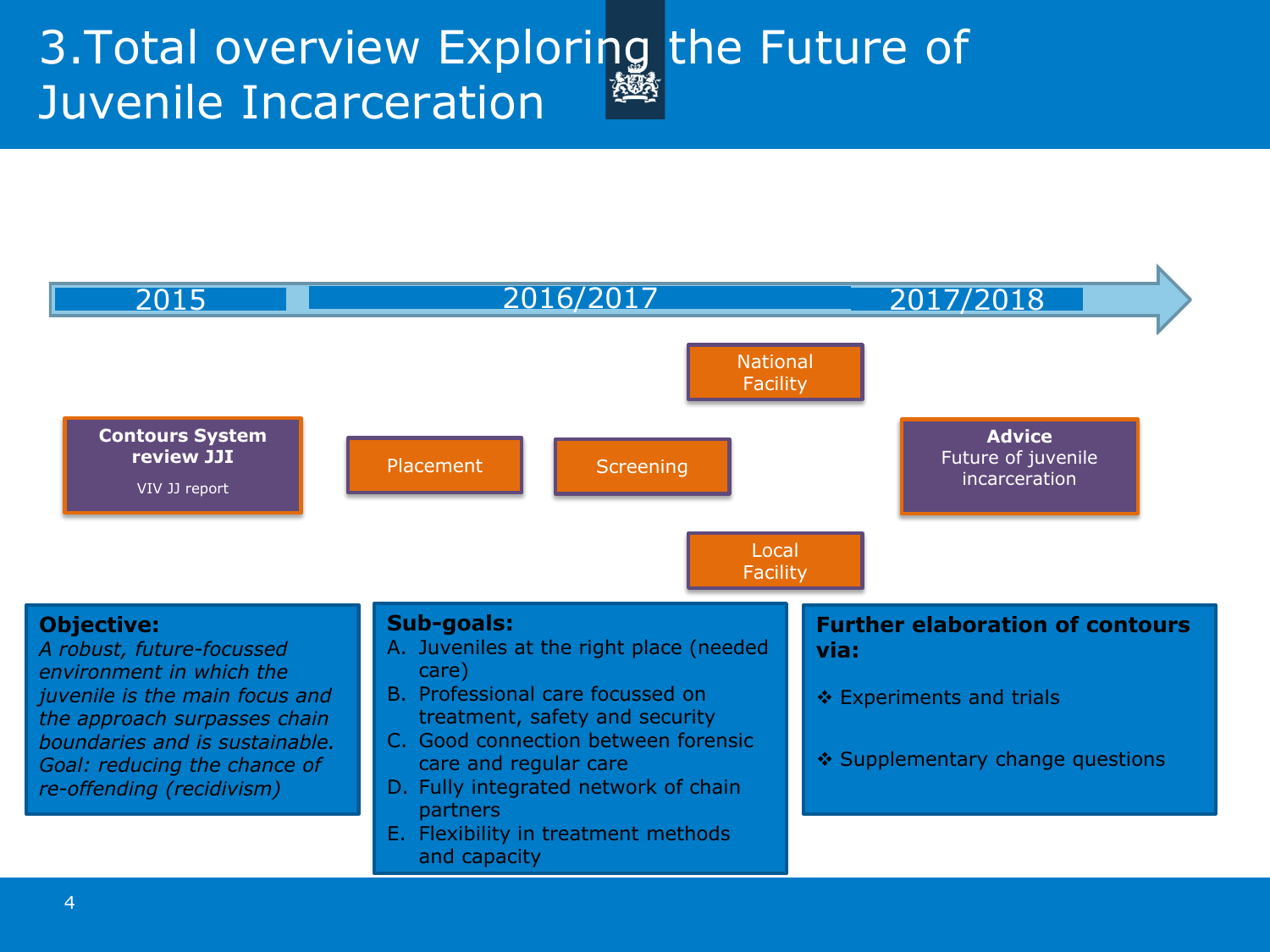### 4. Building blocks



- **1) Placement, screening and global/integral plan**
- **2) Local facilities (semi open setting)**
- **3) National, specialist facilities (high secure setting)**

| <b>Residence title</b><br><b>incoming flow</b>             | 2015  | 2016  | 2017  | 2018  | 2019  |
|------------------------------------------------------------|-------|-------|-------|-------|-------|
| Pre-trial detention                                        | 1.209 | 1.243 | 1.165 | 1.293 | 1.432 |
| Juvenile<br>incarceration                                  | 165   | 169   | 242   | 448   | 451   |
| Measure Custodial<br>treatment within a<br>juvenile centre | 55    | 30    | 26    | 33    | 37    |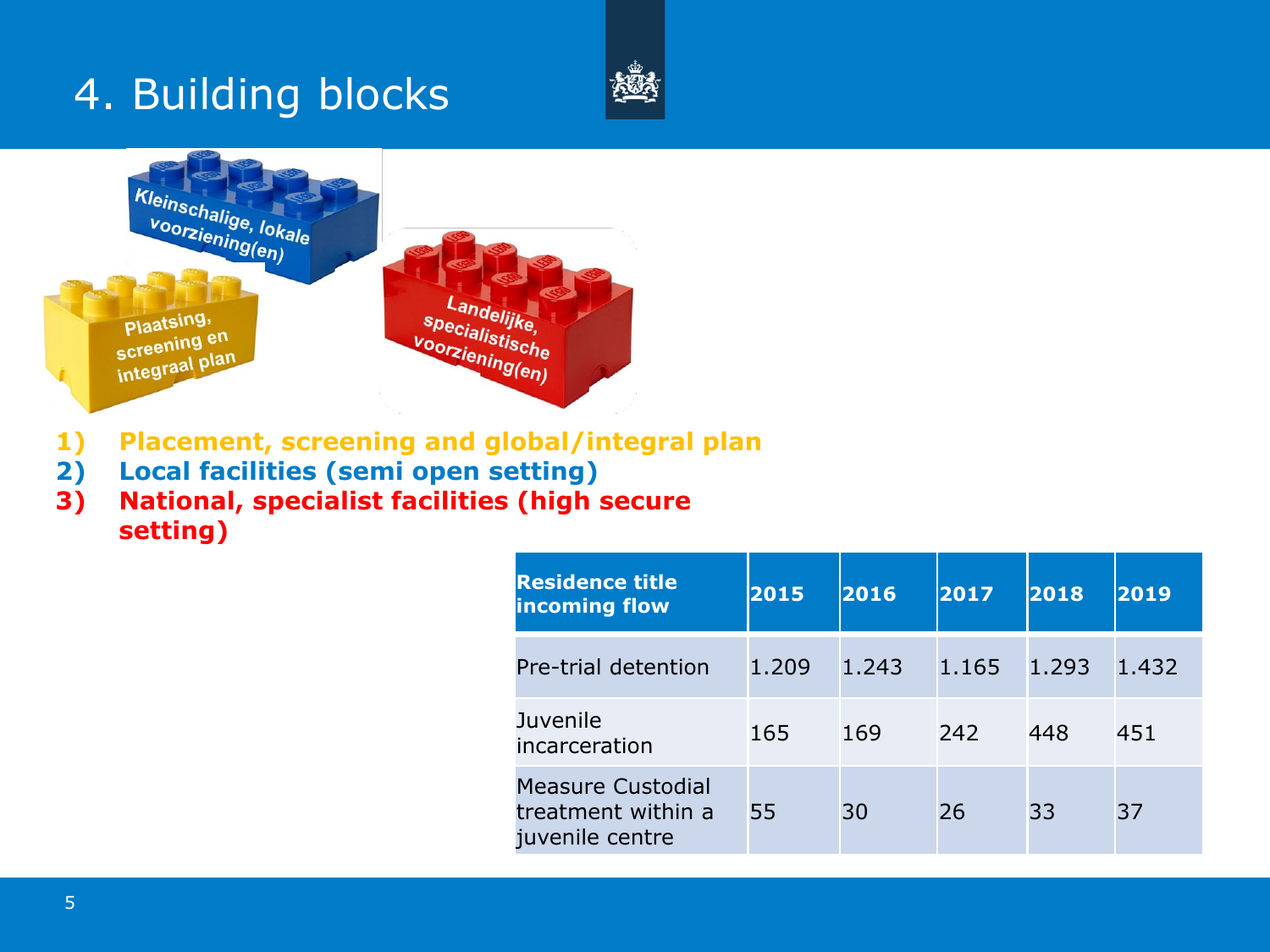# 4. Experimental phase



### **Trials/experiments from 2016 till 2018**

### **Small scale, local facilities with a lower security level:**

- Local facility in Amsterdam
- Local facility in Groningen
- Local facility in Nijmegen

### **Integrated screening and diagnostics testing grounds:**

- In JJI De Hartelborgt, Rotterdam
- In JJI Den Hey-Acker, Breda
- In Local facility Groningen

**Taskforce national specialist facilities for incarceration of juvenile deliquents within a high security setting**



#### **Participants:**

- **Municipalities**
- Certified institutions for Youth care
- Child Protection Agency
- Police
- **Prosecution**
- **Parents**
- Juveniles **Advocacy**
- Probation & rehabilitation organizations
- Education & Schools
- Science
- **Healthcare**
- **Judiciary**





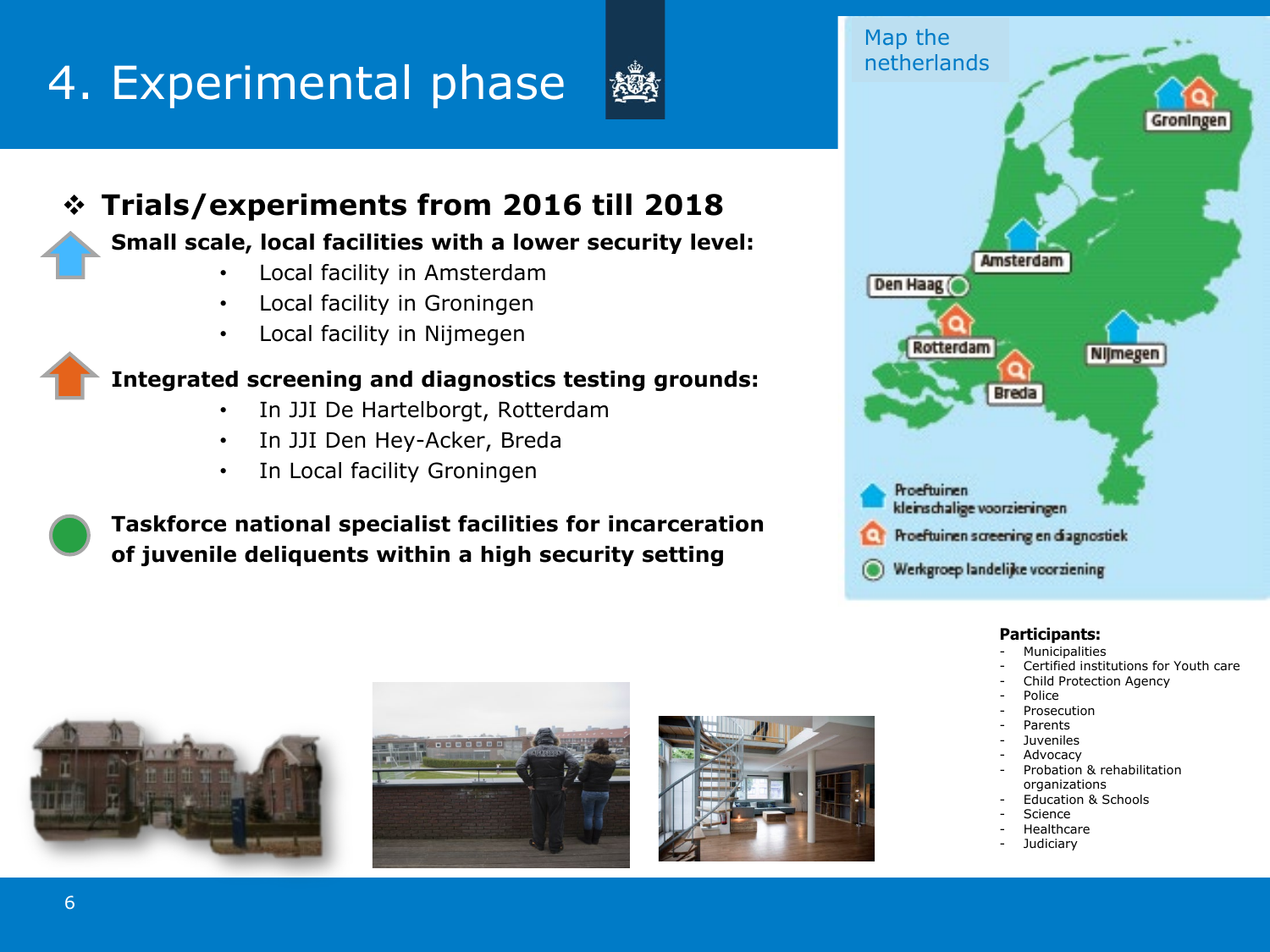## 5. Decision



### 28th of june 2019 decision to change by Minister of legal protection Sander Dekker

His decision focussed on differentiated arrangements in security, care and supervision. Aims to improve the continuity of care, care that is customizable and goal oriented. In order to contribute to reduce recidivism.

In order to achieve this the following measures need to be taken:

- Reducing the nummer of cells (capacity) for deliquent juveniles by closing down 2 correctional institutions for juveniles.
- Introducing local facilities for delinquent juveniles.
	- o Placement in a local facility after a thorough screening and risk assessment.
	- o Local care partners for juvenile help and judicial chain partners
	- o Clear involvement by municipality/township (they are 'their young people') and local (care) partners are essential. (Preferably/where possible, involvement of juvenile and his/her parents/network)
- If there are contra-indications a delinguent/suspect will be placed in a high security national specialist facility.
	- o Screening also contributes at creating a plan of action for the juvenile (long term)
	- o Better involvement of parents/partners (older juveniles) and other healthy elements from network (non-criminogetic factors)
	- o Combination of specialised expertise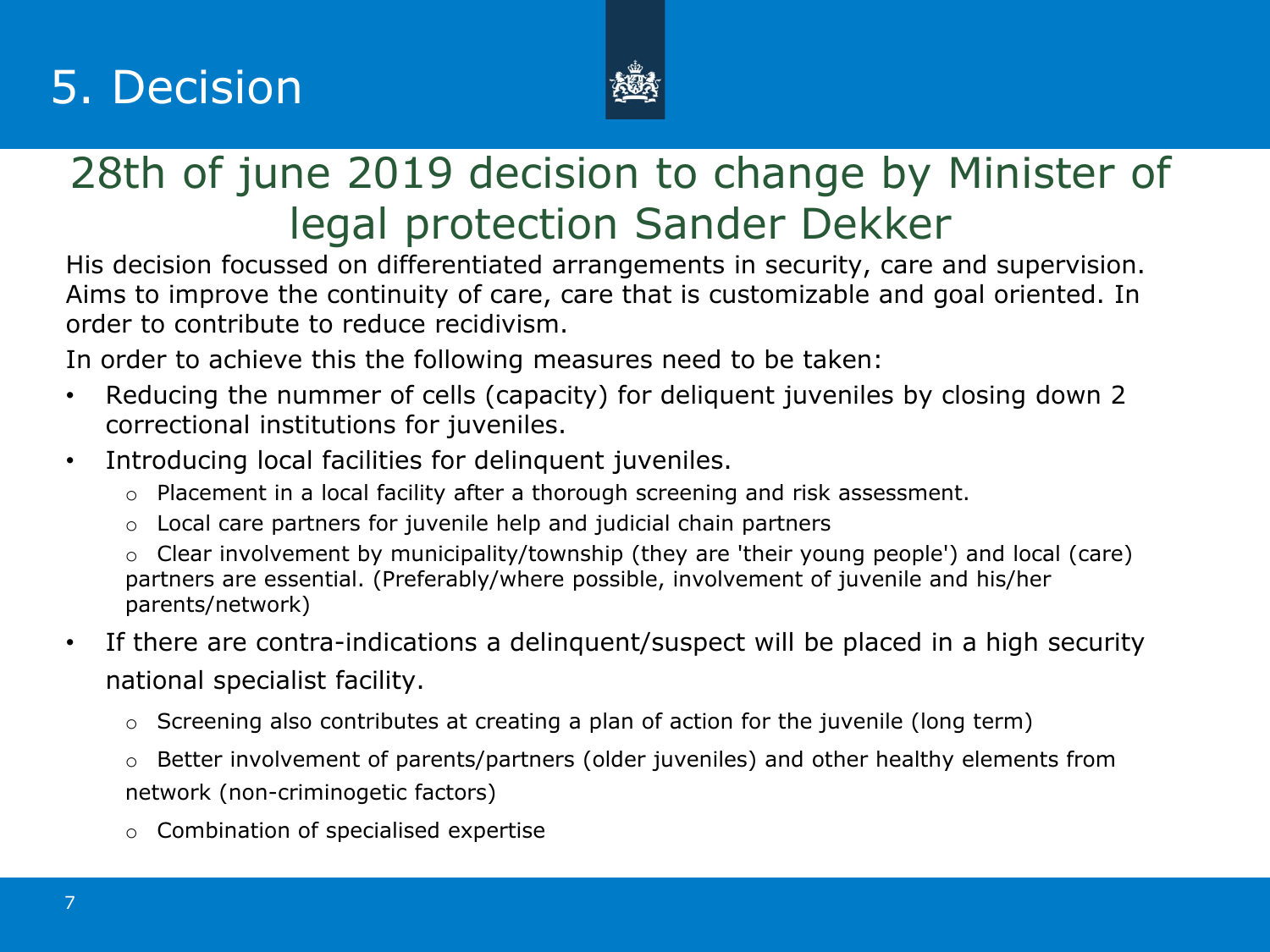### 6.Total overview implementation of changes in judicial youth system <u>YSUA</u>

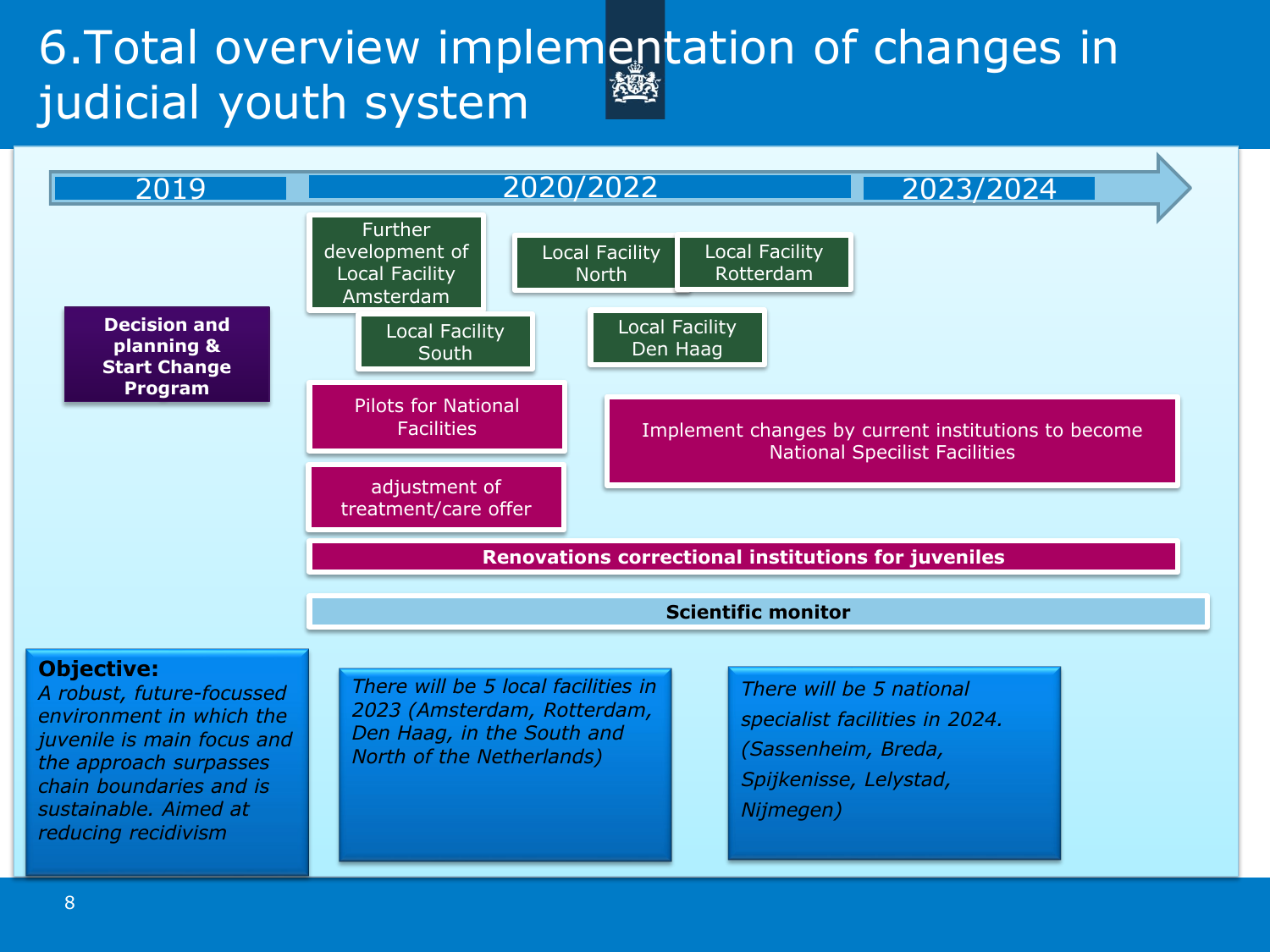

# **Why all these developments ?**

- Population
- Science
- Adolescent criminal law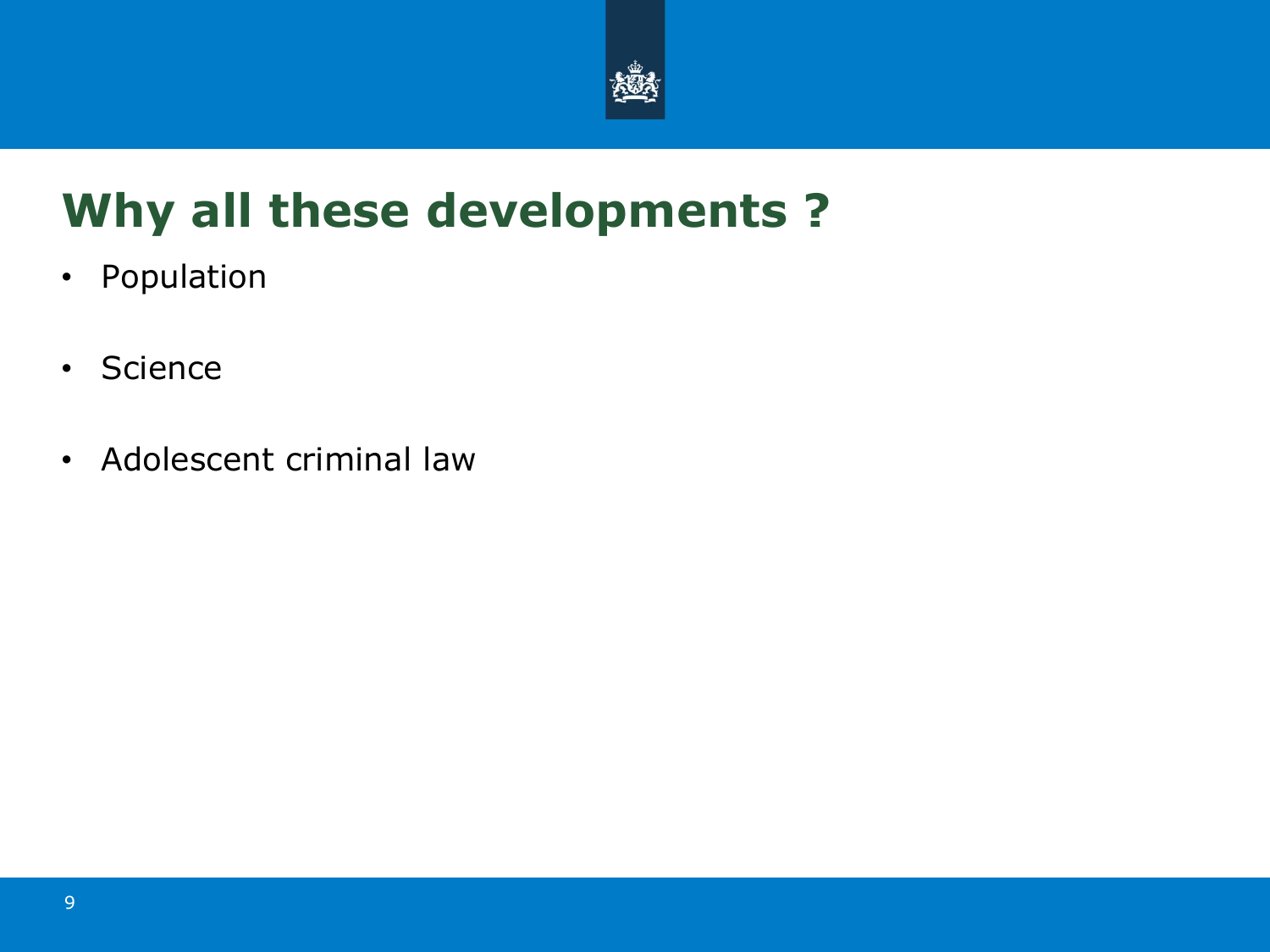

## **Population**

- Diverse in individual, social and contextual factors
- Diverse in risk and protective factors
- Developmental problems
- Lower Cognitive abilities
- Trauma
- Personality problems
- Long criminal carriere
- Older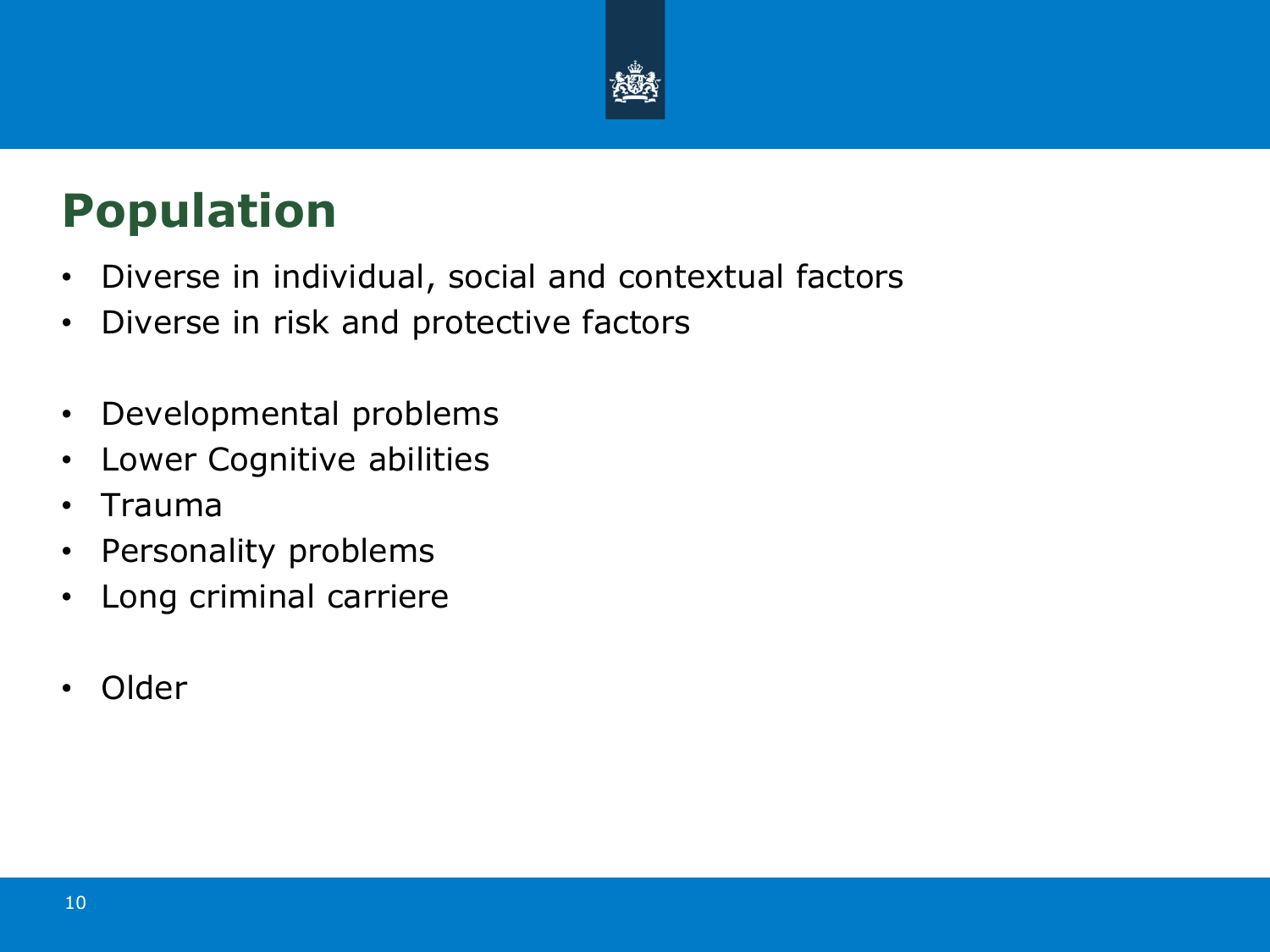

## **Science**

'Unfulfulled development'

- Biological Maturity of the brain (prefrotal cortex) inhibition, regulation, planning, decison making, problem solving
- Cognitive
- Social-emotional risk taking, influence
- Moral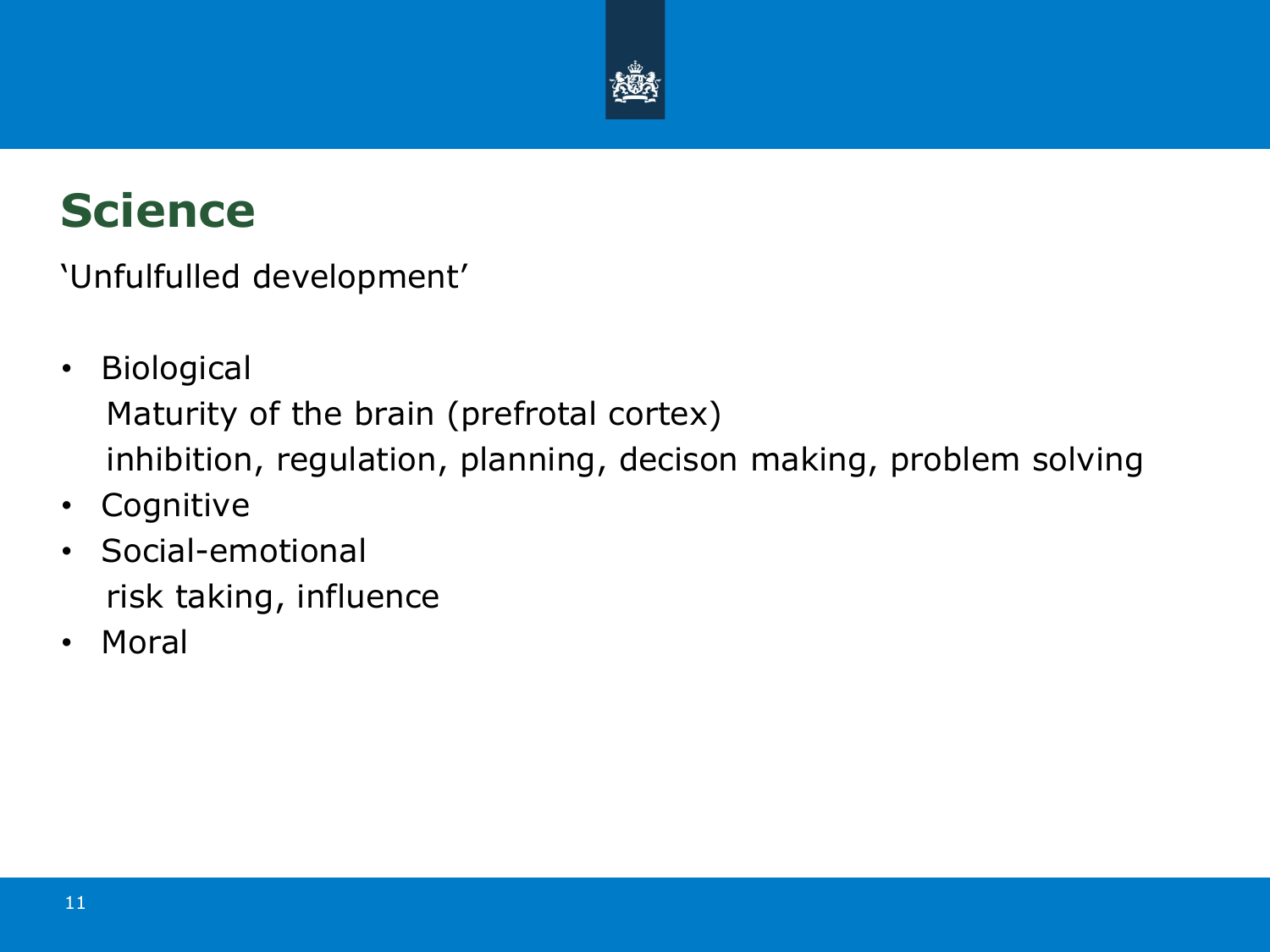

## **Juvenile criminal law in the Netherlands**

- criminal responsible from the age of 12
- juvenile criminal law between 12 and 18

### 2015 Adolescent criminal law

Between the af 16 and 23 experts advice the court: Juvenile or Adult Criminal law

- psychological/psychiatric problems
- cognitive developmantal problems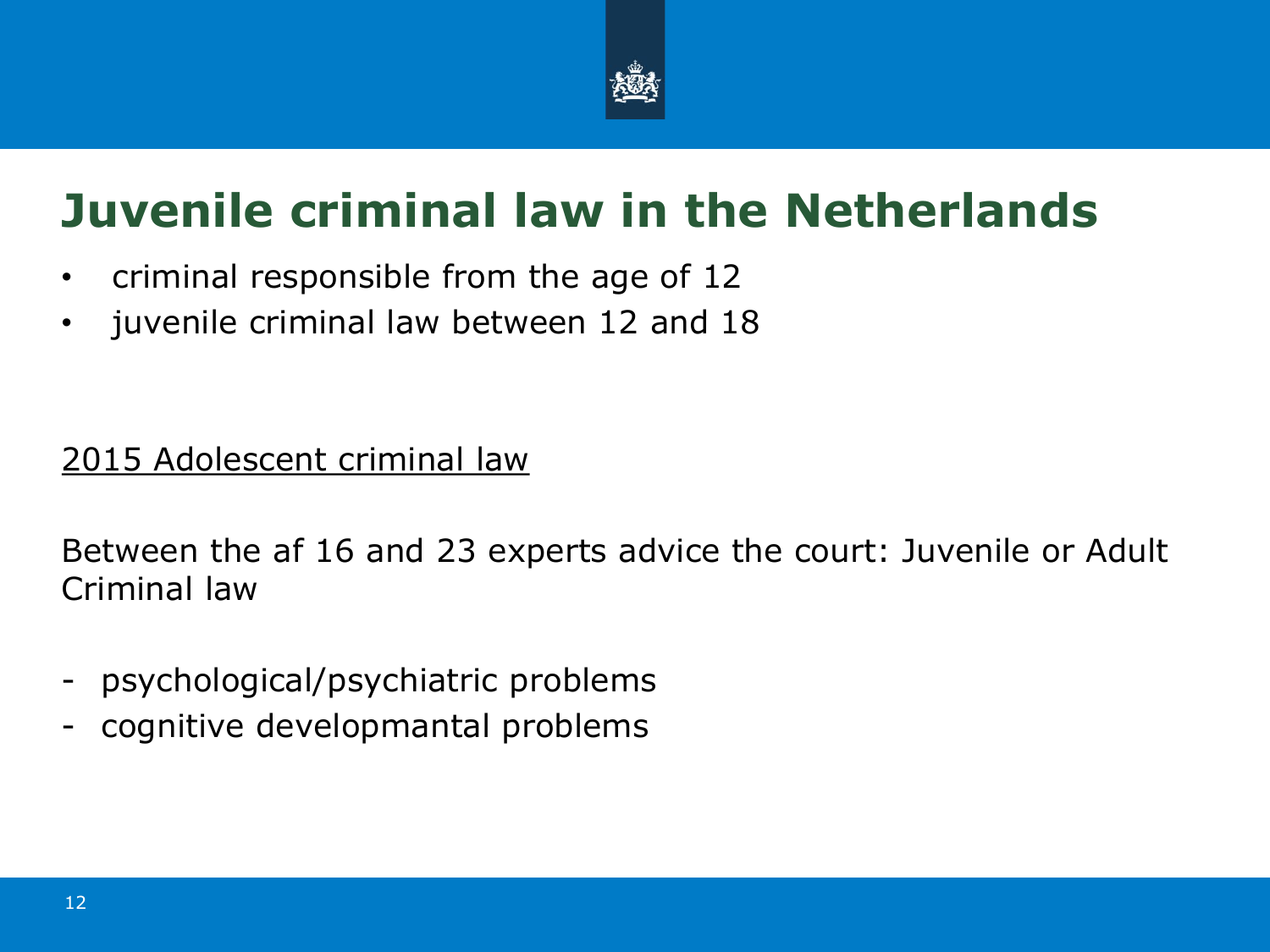

# **Issues in clinical practice**

- Juveniles scentenced by adult criminal law
- Young adults in facilities with juveniles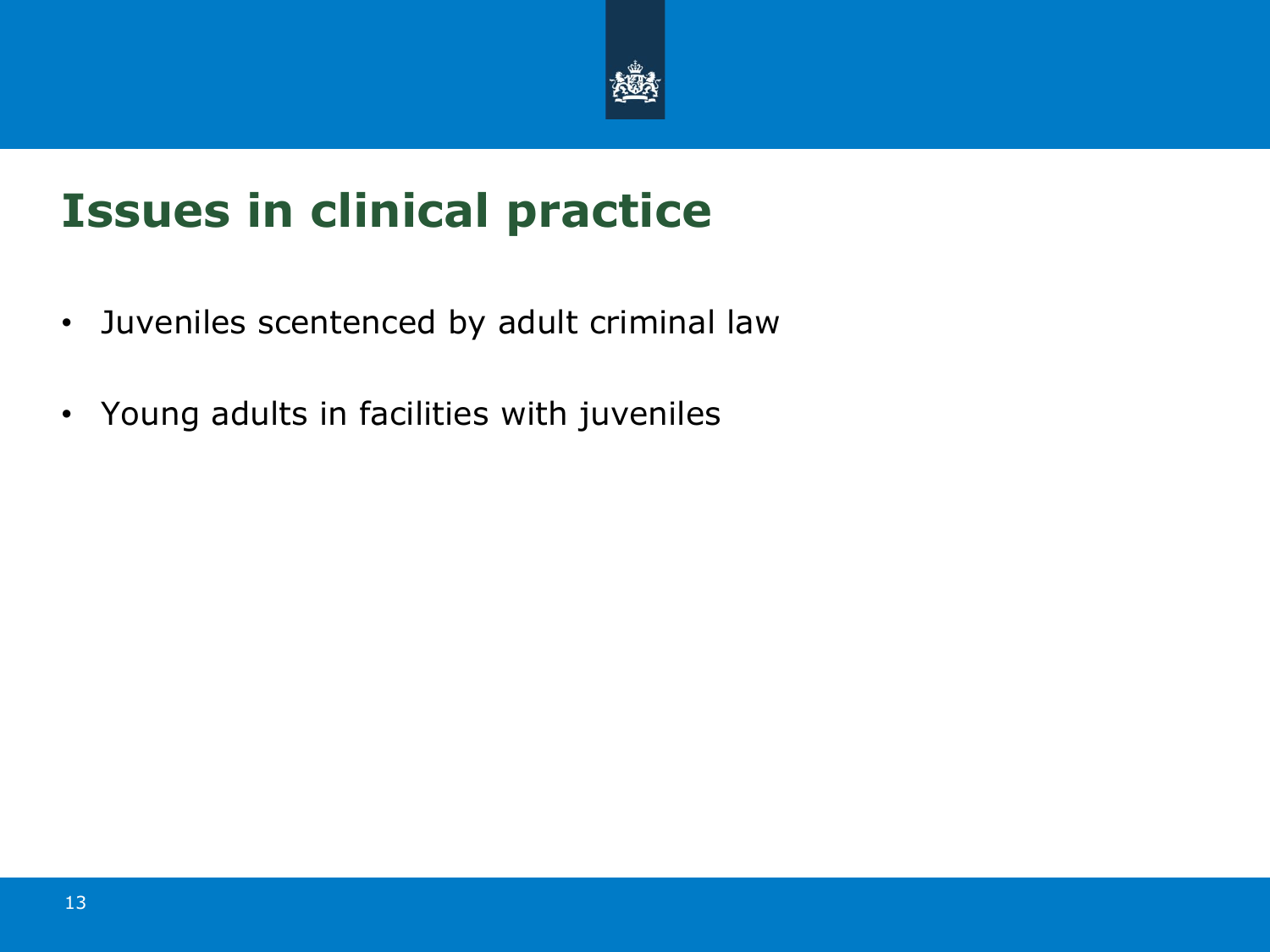

### **Where do we stand now?**

Five Forensic Youth Centres Five small scaled facilities

Pilots:

- Lower secured units
- Transforensic care
- Screening and diagnostics
- Risk management
- Neuro biological intervention
- Interventions for older adolescents